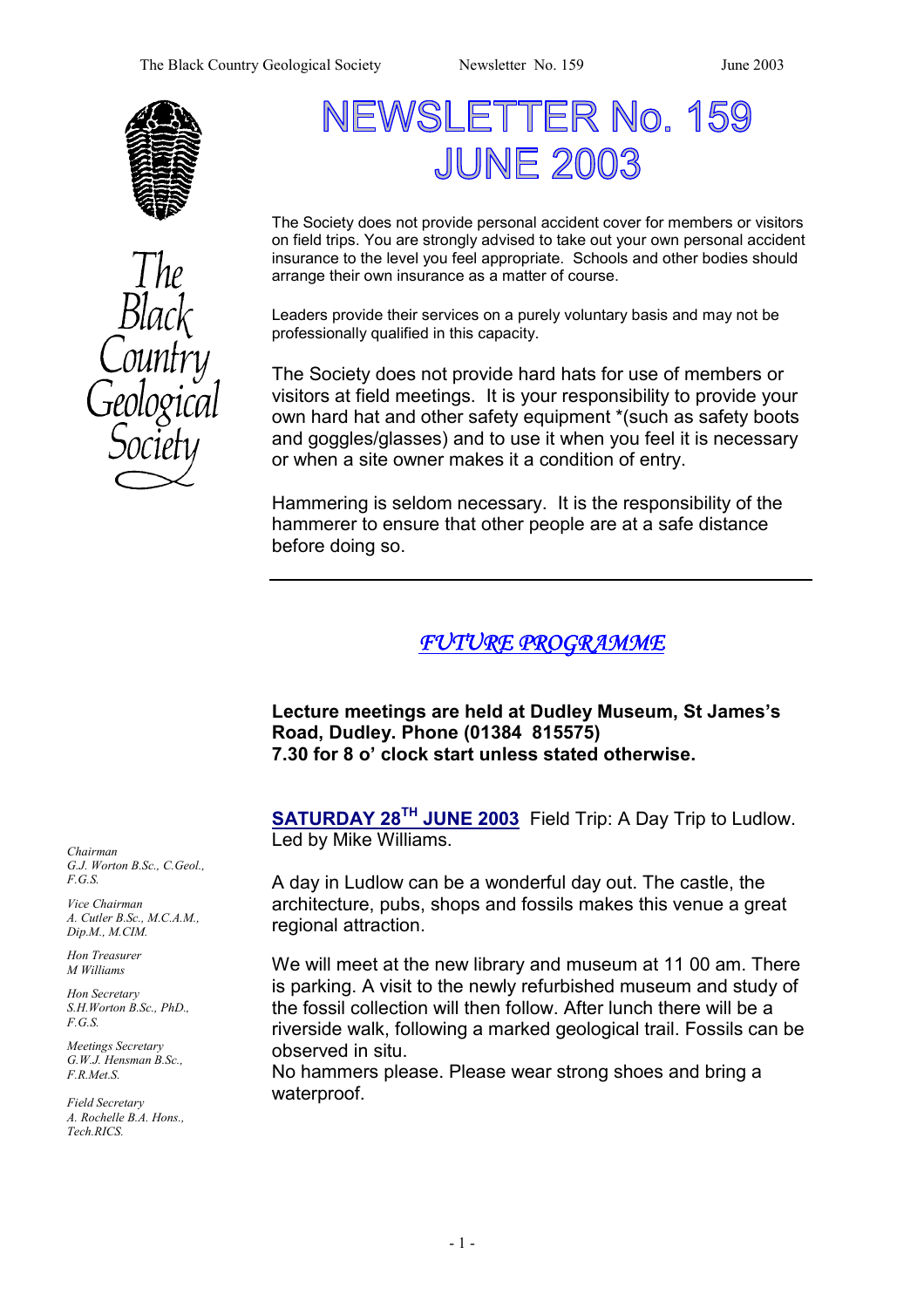**SUNDAY 27th JULY 2003 –** Field Trip: Wrens Nest Re-visited. Led by Graham Worton

Meet at 10am at the main Wrens Nest Car Park off Priory Road (opposite the King Arthur Pub on the A4123). This is a re-visit to the classic geology of the Wrens Nest. This site has been a National Nature Reserve for nearly 50 years because of its outstanding geology. Over that 50 years many changes have occurred in and around the site and this is an opportunity to update the picture about the reserve and the detail of the geology and human history that it holds. We will also review the engineering works that are occurring in order to ensure the next century of heritage at the site.

Graham has a special expertise and interest in the area and will appraise the party of future plans for development of education and visitor attractions.

**SUNDAY 28TH SEPTEMBER 2003** Field Trip: Trevor Rocks – Llangollen, North Wales - a joint meeting with the Mid Wales Geology Club. Led by Tony Thorp.

Limestone exposures with fossils.

Meet at 11 00 am at OS ref SJ234 432. Turn right by a phone box and pub on the main road at

SJ 242 424 and continue uphill to a very tight turn at SJ232 432 and in 100 m there is a parking place for a few cars. If you reach the double hair pin you have gone too far.

The alternative access is via Castel Dinas Bran.

While in the area why not visit the world famous Pontcysyllte Aqueduct over the River Dee and the Chirk Aqueduct over the River Ceiriog.

Take a packed lunch and wear strong shoes.

**MONDAY 29TH SEPTEMBER 2003** Lecture: "The Geology of the British tertiary volcanic provinces" - a review of the volcanic rocks that were erupted and injected into the shallow crust of the UK when the Atlantic ocean began to open some 50 million years ago. by Dr Ian williamson of the BGS Keyworth.

**SATURDAY 11TH OCTOBER 2003** Field Trip: "Erratics, ventifacts and ice sheet debris". Led by Andrew Rochelle

Meet at Pattingham Church at 11.00 am.

This will be a walk over farmland. The purpose of the trip is to study ice sheet geomorphology in the area. Further details will follow in the August Newsletter

**MONDAY 24TH November 2003** indoor meeting: Members evening. Your chance to have a guided tour of our meetings venue, Dudley Museum, followed by a series of short talks etc. given by Society members. This will be open to anyone who would like to share something of interest, whether it be some rock or fossil specimens collected on holiday or a short talk accompanied by a few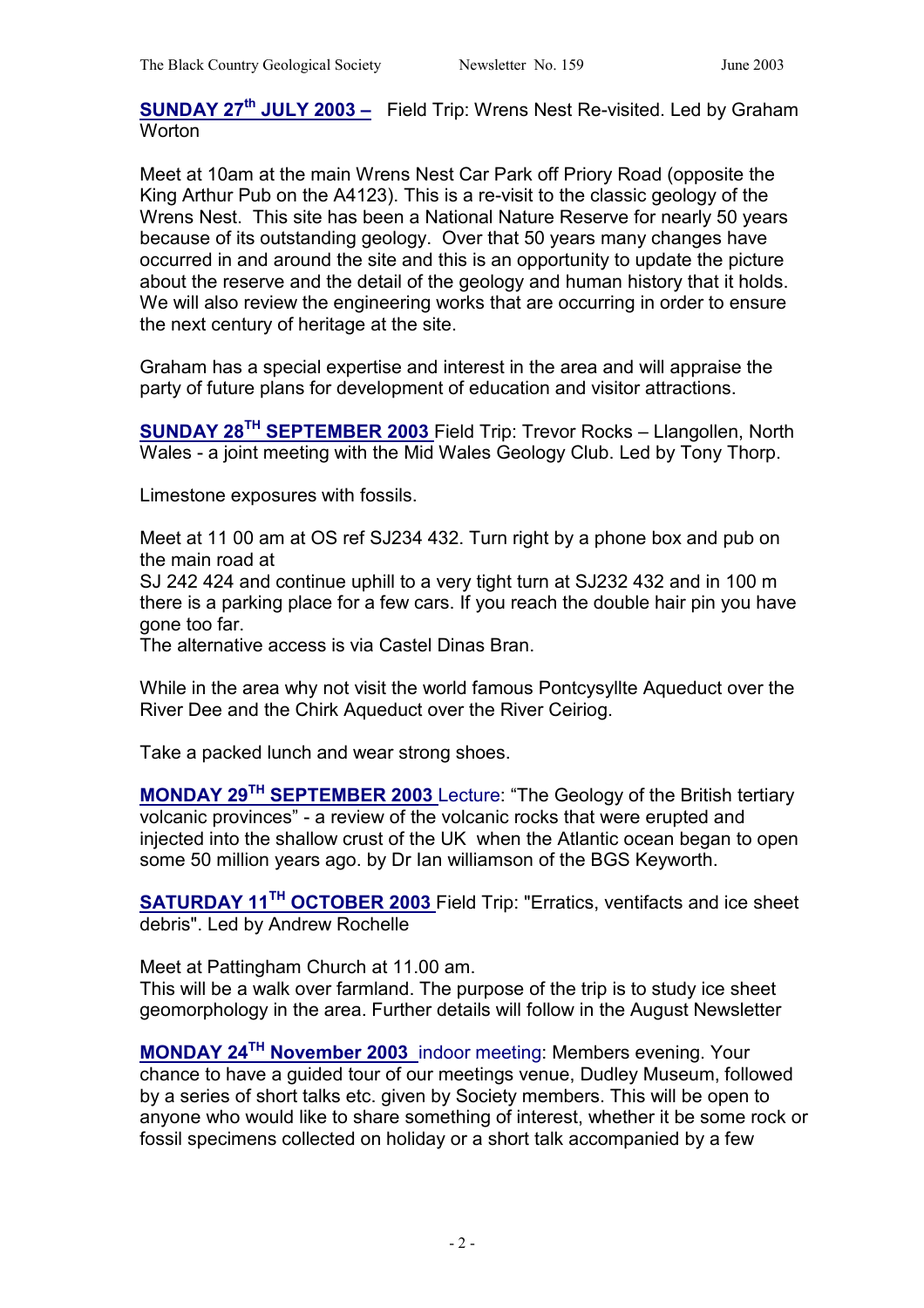slides. The more people that contribute the better so please fill in and return the slip at the end of the newsletter or email us with your suggestions so we can put as interesting and varied a programme together as possible.

Please note that due to the expierence of previous years we are making an earlier start this year and will be gathering at 7.00pm for a 7.30pm start

#### **MONDAY 24TH January 2004 Indoor meeting: "Tropical Carbonates in Polar Climates" lecture by Paul Smith of the Lapworth museum of Birmingham University**

**MONDAY TH March 2004 Indoor meeting:** AGM and lecture "The geology of the Longmynd, Priors Holt and the Knills area" lecture by Mike Williams and Andrew Rochelle. This evening will preview the geological history of the area in readiness for the field trip in the following month.

**SUNDAY TH April 2004** Field Trip: "The geology of the Longmynd, Priors Holt and the Knills area". Led by Mike Williams and Andrew Rochelle.

This trip will look at the exotic landscape of the pre-cambrain created by the sedimentary and pyroclastic rocks of the district and will conclude with a visit to the Silurian shoreline exposed at the southern end of the Longmynd.

## *EDITORIAL*

Have you ever wondered why a subject of almost limitless physical boundaries and imagination like geology, so fundamental to the wealth of the UK and which has inspired the greatest of artists and scientists alike, seems to have so little general public profile?

A few of us have and some of us have spent a lot of our energies trying to evangelise about the geological wonders that hide in full sight all around us every day. All this has of course been done in the hope that we might engender some respect and support for this heritage and as a result, maintain and protect some of the sites and opportunities for those who follow us. We also feel that it is important to recognise the considerable contribution that both professional and amateur geologists down the centuries have made geo-opportunities that we enjoy in our time. But we still seem to be a Cinderella subject hidden in the cellar and only called to mind when something goes wrong. Are we tackling the PR for our subject in the wrong way?

English Nature have begun a back-to-basics research project with the University of Aberystwyth to actually find out what people on the streets really think about geology and how much value they actually assign to it in their everyday lives. This should give us a focus for our collective efforts. I have had the pleasure of attending one of the first focus groups for this research here at the museum. This was with a group of people who had been found in and around Dudley who had no formal knowledge or interest in the subject at all. The discussion that flowed at this preliminary group was absolutely fascinating and in many ways not what I had been expecting.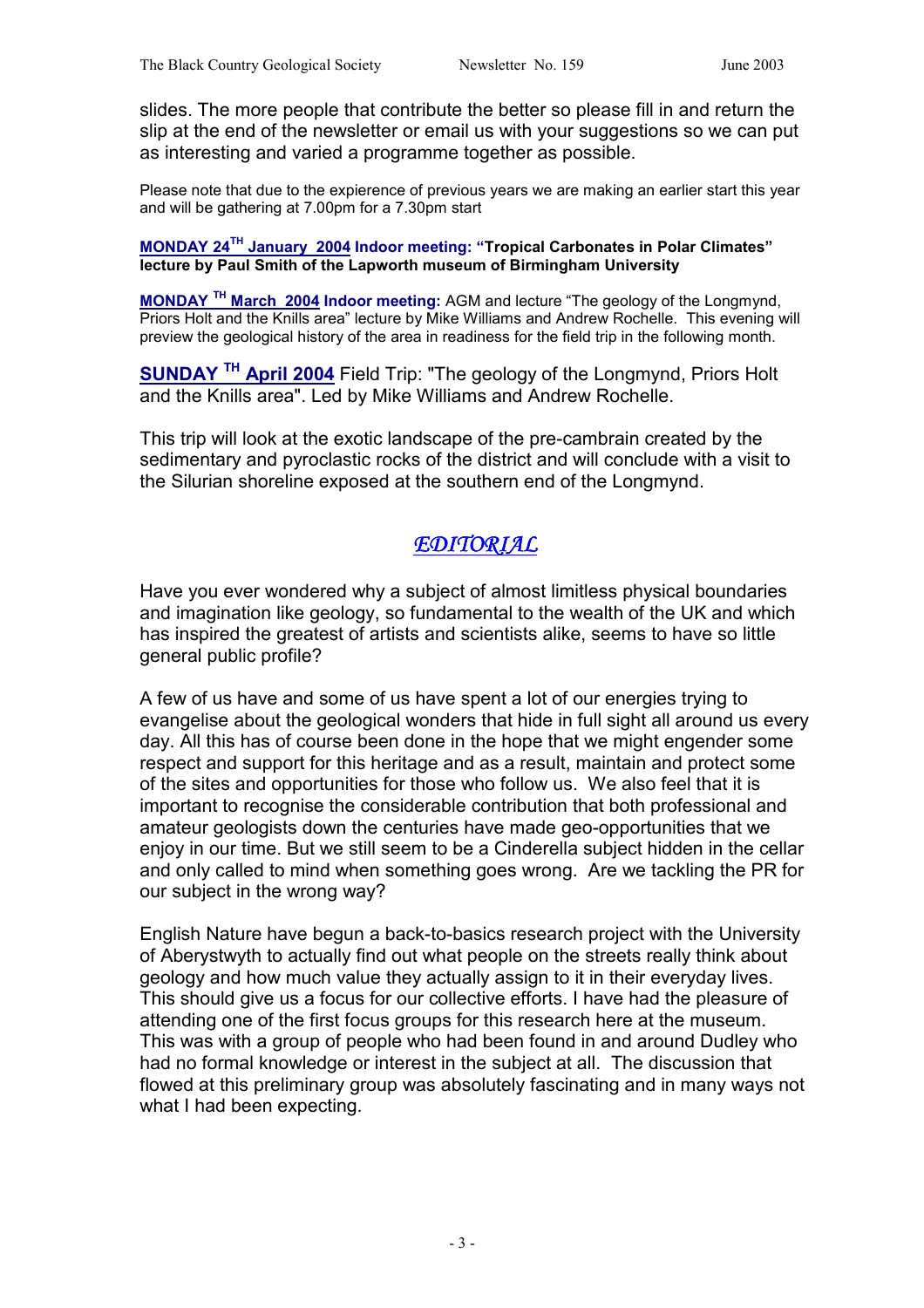Questions like what do you think geology is? What is a typical geologist like? How important is geology to your daily life? What value or pleasure do you personally derive from it? And how would you feel if opportunities to 'do some geologising' ended? are good ones to ask of ourselves as well as the un-initiated.

Here's a challenge for the membership; What do *you* think was said about geology and geologists by 'the average person in the street' group who does not know our subject?

Is anyone out there sporting or brave enough to suggest what you think might have been said, please drop us a line or an email and we'll summarise (anonymously of course!) what the membership imagines to be the attitude and opinion of the geologically unenlightened masses of the UK (or Dudley at least).

I'll summarise what was actually said in the August edition of the newsletter where we can then compare the memberships thoughts to what actually came out of first focus group.

GW

## **REPORT**

### MONDAY MAY 19<sup>th</sup> 2003 Lecture 'KA MCHATKA VOLCANOES A REMARKABLE GEOLIDAY FOR VULCANOLOGISTS Lecture by Dr Tony Waltham of Nottingham Trent University

Until quite recently the Kamchatka Peninsula, in eastern Siberia was totally inaccessible to Westerners because of the Cold War. Until 1995 Petropavlovsk was a top-secret former Soviet nuclear submarine base in the Pacific Ocean. Indeed some of Tony's slides of the town not only showed buildings in typically Soviet style; some of which had been reinforced in piecemeal fashion, as an afterthought?, in this very earthquake-prone region. I wondered if this applied to the military installations !Not surprisingly much of the accommodation was relatively spartan, but this didn't seem to have had any adverse effect on the enthusiasm of the 20+ hardy participants.

Some might find it worthwhile to have a look in an atlas and notice how close this region of high volcanic activity is to Japan, the Kurile & Aleutian island arcs with a well defined kink roughly at Kamchatka, Alaska, & the western seaboard of the USA. Part of the "so-called Pacific Ring of Fire". However in the great sell-off for \$7.2M in 1867, the USA was not interested in purchasing Kamchatka as well, wolves and polar bears there may be, but not enough gold perhaps!

Kamchatka is to the west of a piece of rapidly (7-8 cm/y) obliquely subucting Pacific ocean crust ( the Kurile Thrust ), causing much vigorous volcanic activity. The K&A kink probably reflects an earlier, rather sudden, change in the direction of relative plate movements. There are numerous volcanoes seemingly in different stages of evolution, younger at the southern tip of the peninsula with mainly Strombolian-type lavas being erupted in the north. Centrally, closer to Petropavlovsk the group climbed Koryaksky (very steep, insecure, much steam with a very "rusty" collapsed cone- possibly indicating an explosive nature, and could have given a forewarning for Mt St Helens perhaps had it been known and studied before. Now a newer cone is gradually building up on the collapse debris and Avach, a smaller volcano (with evidence of many much smaller eruptions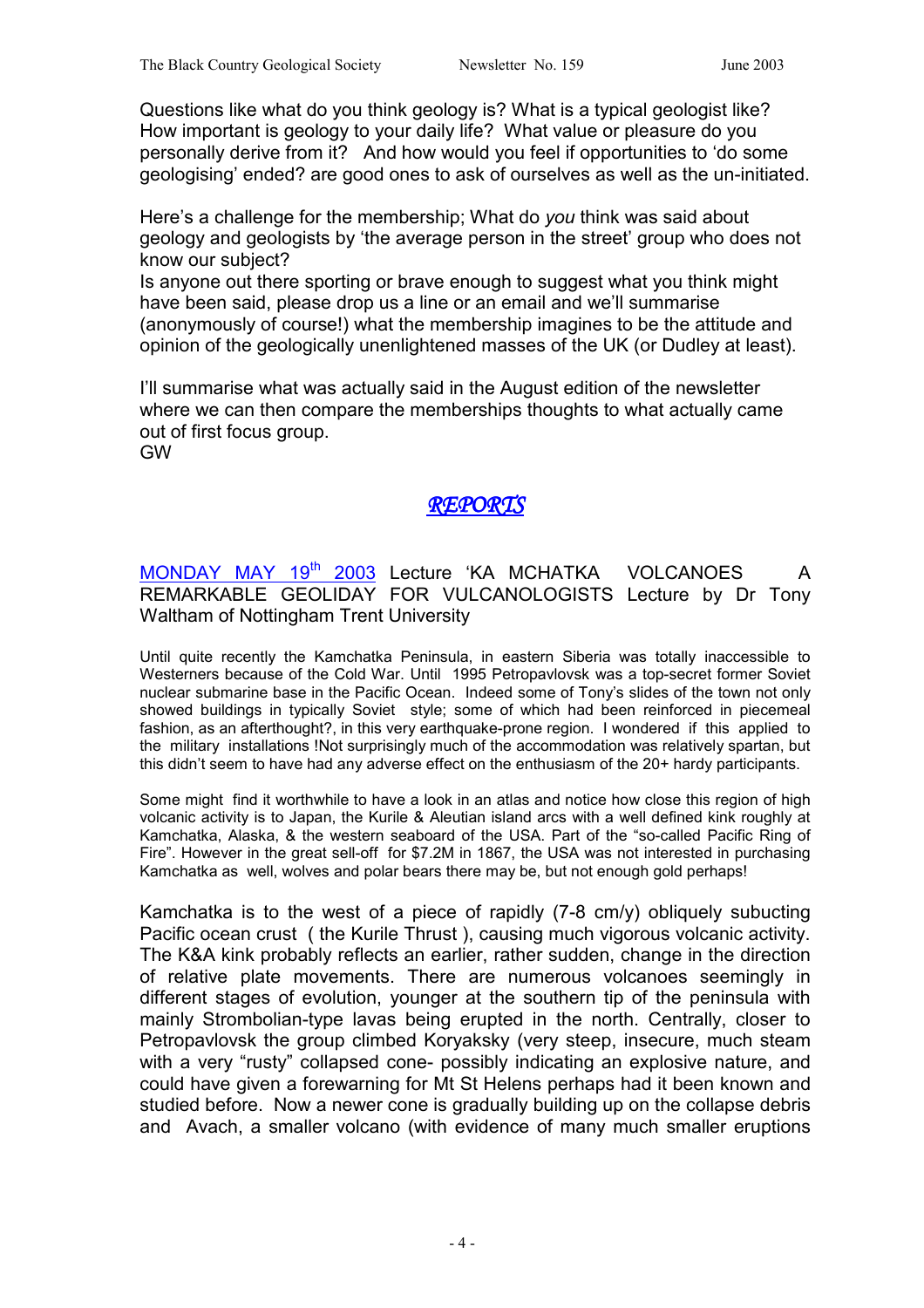and debris held at a high angle of rest) which remarkably had a live phone in the very rudimentary meteo-hut !. Bezymianny had also erupted violently in 1956.

Kamchatka has few roads so access would have been impossible but for the initiative of a local entrepreneur who had apparently "bought" a "redundant", huge, robust, multi wheel, ex-military all-terrain troop carrier which had used a glacial melt-water river bed as well as the local tundra surface for one of the longer expeditions. Helicopters had to be used for the longest trip northward to the "valley of geysers"-nearly as good as Yellowstone!; as well as a biological nature trail located in a vast caldera.

Other splendid items seen on this remarkable trip included;-meltwater rivers, a super evolutionary sequence of kames and ox-bow lakes, many unclimbed peaks and unvisited glaciers, crater lakes (one a brilliant blue colour) vigorously steaming mud pools, steaming rusty red vents, lots of lava flows of varying types, pyroclastic blocks greater than Im in size (relicts of particularly violent eruptions), valleys of geysers…..sausers are continuous geysers….if you didn't know by the way.

Besides the all-pervading sulphurous aroma, the particular novelty for me was Tony's attempt to measure the depth of a crater lake by dangling a hammer from a rope until it stopped. It got stuck, temporarily, in a "pool" of molten sulphur melting point of 386K, presumably due to superheated water at the pool bottom, . The eventually retrieved "ball" of a black allotrope of sulphur now resides in the local museum. Alf Cole

# *CONSERVATION COLUMN CONSERVATION COLUMN*

#### **Wrens Nest Update**

The first stage of works to investigate the northern gallery of the Seven Sisters mine complex at Wrens Nest was delayed while the details of the contract were being sorted out and actually begins on the 30<sup>th</sup> of June 2003.

#### WORKING PARTY UPDATE

As stated in previous newsletters, excavated materials from this first stage of works will be available for picking over to collect a comprehensive suite of specimens for the museum in July and for a few months following this. Again as previously reported, when it becomes clearer in the negotiations exactly when this will be and what the rules



are to permit this, I will call for one or more working parties of BCGS members to help so that we are able to maximise the benefits from this work. Given the timing of the works and how they relate to our publication deadlines, I expect that I will have to make a special circular unless works mean that we would not be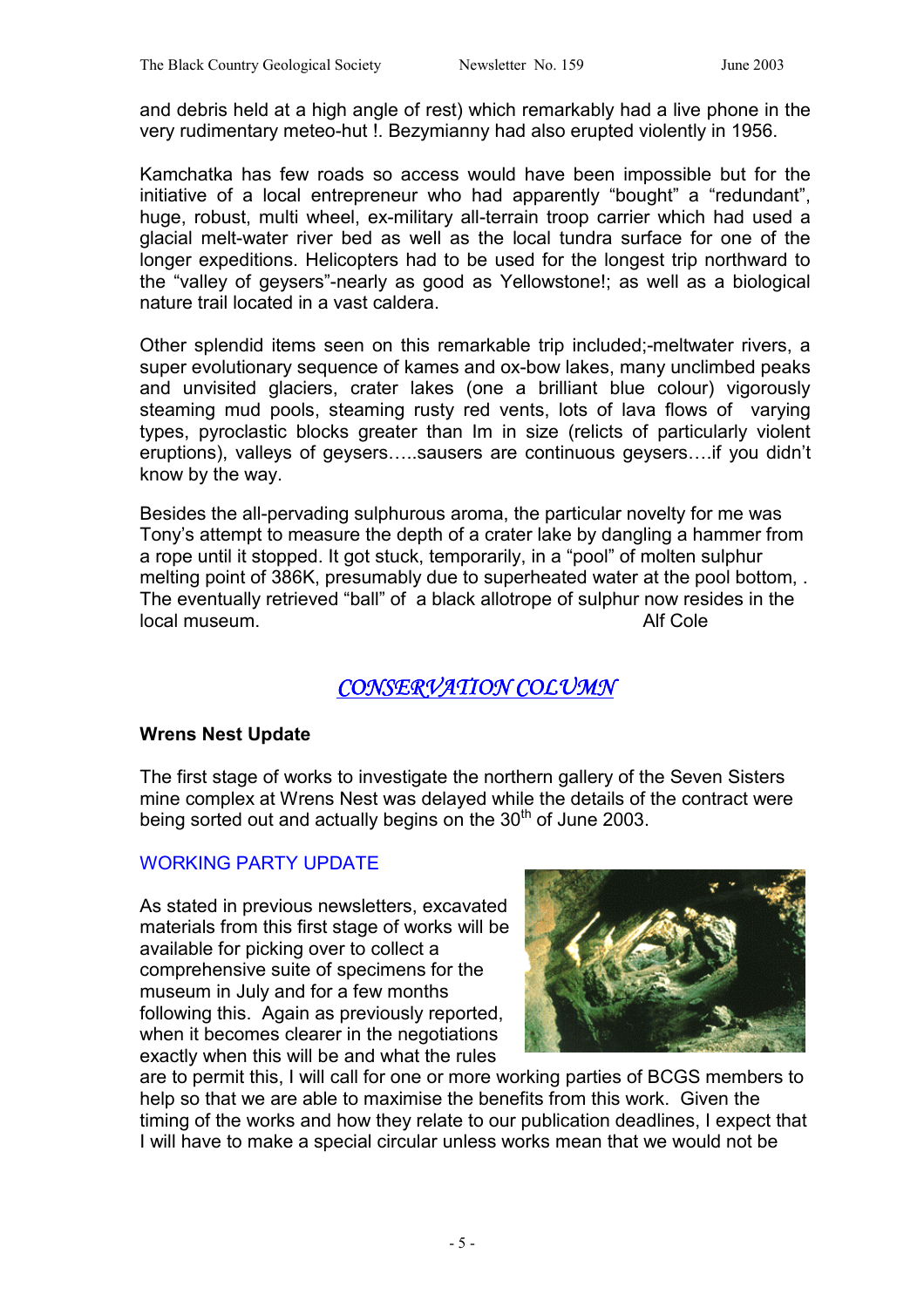able to gain access until after August, in which case I will make the necessary announcement in that edition of this newsletter.

#### **Dudley Museum Update -** *Exhibitions*

*'Fantastic fossils and magic minerals'* exhibition. I am currently conspiring with the new exhibition officer for the museums service (Adrian Durkin-who some of you may remember was the keeper of Dudley Castle until he was made redundant earlier this year) to put in place a new ground floor temporary geological gallery. What we would like to do with this is put on display some very fine material that is currently in private collections and would otherwise never see the light of day or be appreciated by anyone but a chosen few. I intend that this will feature stunning collections of trilobites, Coal Measure animal and plant remains, Stunning Ammonites and glorious minerals and much more.

The intention is to provide a geological gallery of sumptuous beauty and curiosity, rather than to tell any particular story (as that is the remit of the new upstairs galleries in the museum refit scheme). This exhibition should run for about a year and should open mid-December.

#### **Dudley Museum Update -** *Collections*

The Dudley Collection is relatively small, numbering perhaps 15,000 specimens. But small is beautiful and it is a superb resource of Much Wenlock limestone fossils and also Middle Coal Measures plant and animal remains from the local coalfield. Of this material, much research work has been done on the limestone material but little recent work has been done on the Coal Measures material. This is about to change. Paul Smith and team of the Lapworth Museum of Birmingham University have initiated a PhD project about a year ago to look at the Coseley fossils which belong to the



Middle Coal Measures. This research is being undertaken by a student called Laura Braznell and will use the collections and other field evidence to help us to understand much more about these wonderful fossils and the world from which they came.

The Coseley 10 foot measures is a very famous fossil horizon as it yielded some rare beasties like *Eophrinus* (the Coseley spider) which are preserved in fine ironstone nodules which replace the soft tissues and record very fine anatomical detail indeed. This deposit is therefore known as a fossil lagerstatten and is very very important in world palaeontological terms. It is comparable to the Mazon Creek deposits of the USA but has by comparison had little work done on it.

This project stands to vastly broaden our understanding of the Coseley deposits as it will look at the species diversity, the style and controls on preservation and the palaeoenvironment. It will give a real boost to the interest in these fossils and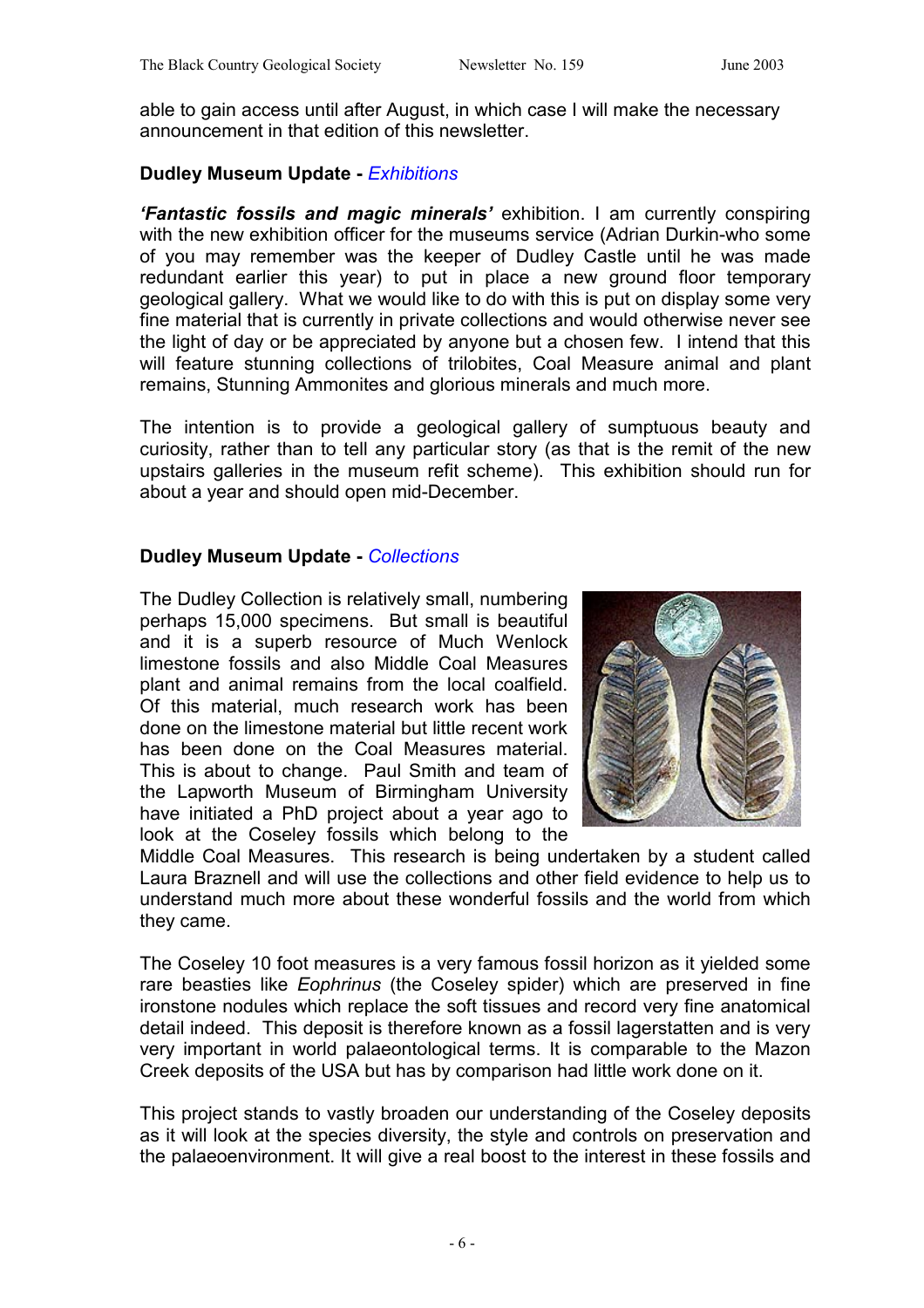provide more information that can be used to argue for greater protection of any future exposures in the coal measures that may be created.

#### **Rock and Fossil Surgeries;**

The next one is this coming Saturday, so if you have any stuff that you would like identified then make a note of the dates and times and come along and join us.

Saturday June  $28<sup>th</sup>$  10.00 am to 12.00 noon Thursday July 24<sup>th</sup> 11.00am to 1.00pm Saturday August  $16<sup>th</sup> 10.00$  am to 12.00 noon Thursday September  $18<sup>th</sup>$  11.00am to 1.00pm

I will add more dates to the schedule for the autumn and winter period as school term and holiday dates dictate.

Until next time…………Graham W

# **GEOBABBLE**

In connection with this newsletters theme of public perceptions of geology and geologists I thought it would be a good idea to introduce a new column into the newsletter called 'geobabble'. This is where we can do our own glossary of tricky geology techno-speak. I'll kick off with a term that I must confess that even as a professional geologist who has used the term in the past, when called to discuss it recently, frankly I couldn't. My term is **TAPHONOMY**.

Thanks to my old notes and, as luck would have it, this latest edition of Geology Today, which featured a whole article about this by Steve Donovan, I know this to be a broad term meaning something along the lines of all of those processes which act on an organism following its death to its becoming a fossil. That is, things like its transport and burial through to its mineralisation and if the process goes that far to its metamporphosis and possible destruction by earth processes. Cor!

OK, one term sorted. Now I can't be alone in struggling with some of the bigger words used in modern geology-speak so write in and let us know your favourite word or phrase that we can pass on to our membership in the plain speaking version. Or set us a challenge of something to define.

**We await your letters and emails with bated breath.**

## *OTHER NEWS*

No other news has been received